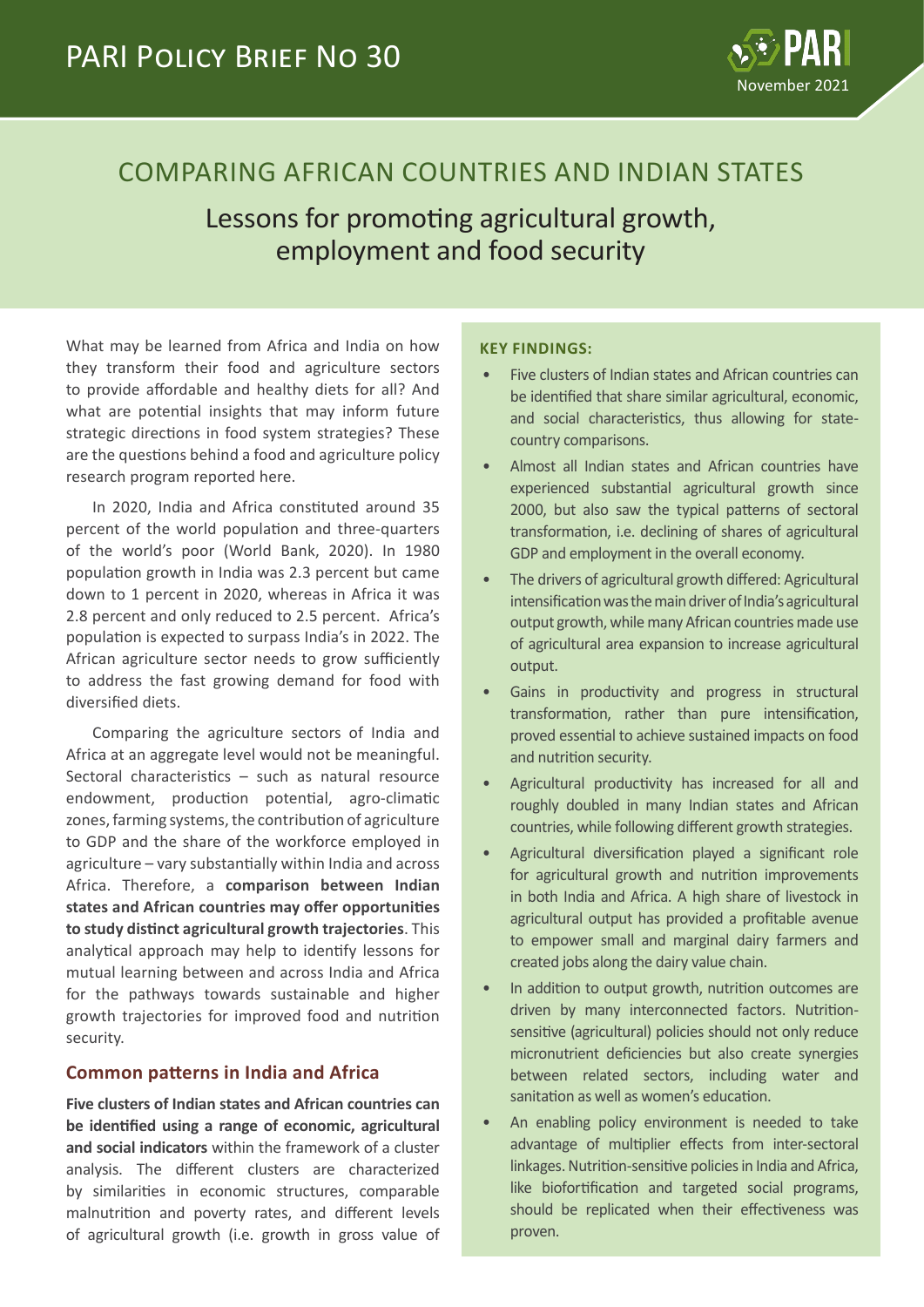#### **RESEARCH METHODOLOGIES**

This study identifies and discusses growth patterns and development pathways of African countries and Indian states that show pronounced similarities, thus facilitating cross-continental analyses to inform policy and investment decisions. The findings are based on the following components:

- 1. Creation of a unique **data set of Indian states and African countries**, permitting comparisons of structures and dynamics.
- **2. Cluster Analysis** to identify typologies among Indian states (20) and African countries (24). Hierarchical clustering was done for Indian states based on Principal Component Scores. Indian states were then matched with African countries based on one-to-one nearest neighbour matching.
- **3. Drivers of agricultural growth (measured by the growth in gross value of agricultural output) in Africa and India:** Dynamic Regression Models using panel data of Indian states (27) and African countries (24) covering the periods from 2000/2001 to 2016/2017. Explanatory variables include agricultural input, rural infrastructure (road, power, digital services), price incentives, agricultural area and agricultural diversification.
- **4. Linkages between structural transformation and nutrition outcomes:** Panel regression model of Indian states (27) and African countries (41) since 2000 to explain prevalence of stunting and underweight.

agricultural output), agricultural productivity (i.e. gross value of agricultural output per ha) and structural transformation (see Figure 1 and Table 1 for a summary of the clusters and their main common characteristics). The identification and characterization of such clusters allows for a comparison of opportunities for agricultural transformation and the pathways to sustainable and nutritious diets.

**Most Indian states and African countries have witnessed substantial and sustained agricultural growth since 2000.** Nigeria, Angola, Ethiopia and Algeria in Africa and Rajasthan, Gujarat and Jharkhand in India had the highest growth rates. Over the same period, the importance of the agriculture sector for employment and the overall economy dropped in all Indian states and African countries, highlighting an ongoing structural transformation process. With only two exemptions, agricultural productivity has increased for all Indian states and African countries and roughly doubled in many states and countries, most notably in Odisha and Jharkhand in India and Rwanda, Cameroon and Ghana in Africa.

#### **Drivers of structural transformation and agricultural growth**

**Agricultural growth among Indian states and African countries was mainly driven by agricultural intensification, area expansion and diversification towards higher value agricultural activities.** India moved from area expansion to intensification, whereas Africa has yet to achieve that critical change through



**Figure 1:** Clusters of comparable Indian states and African countries

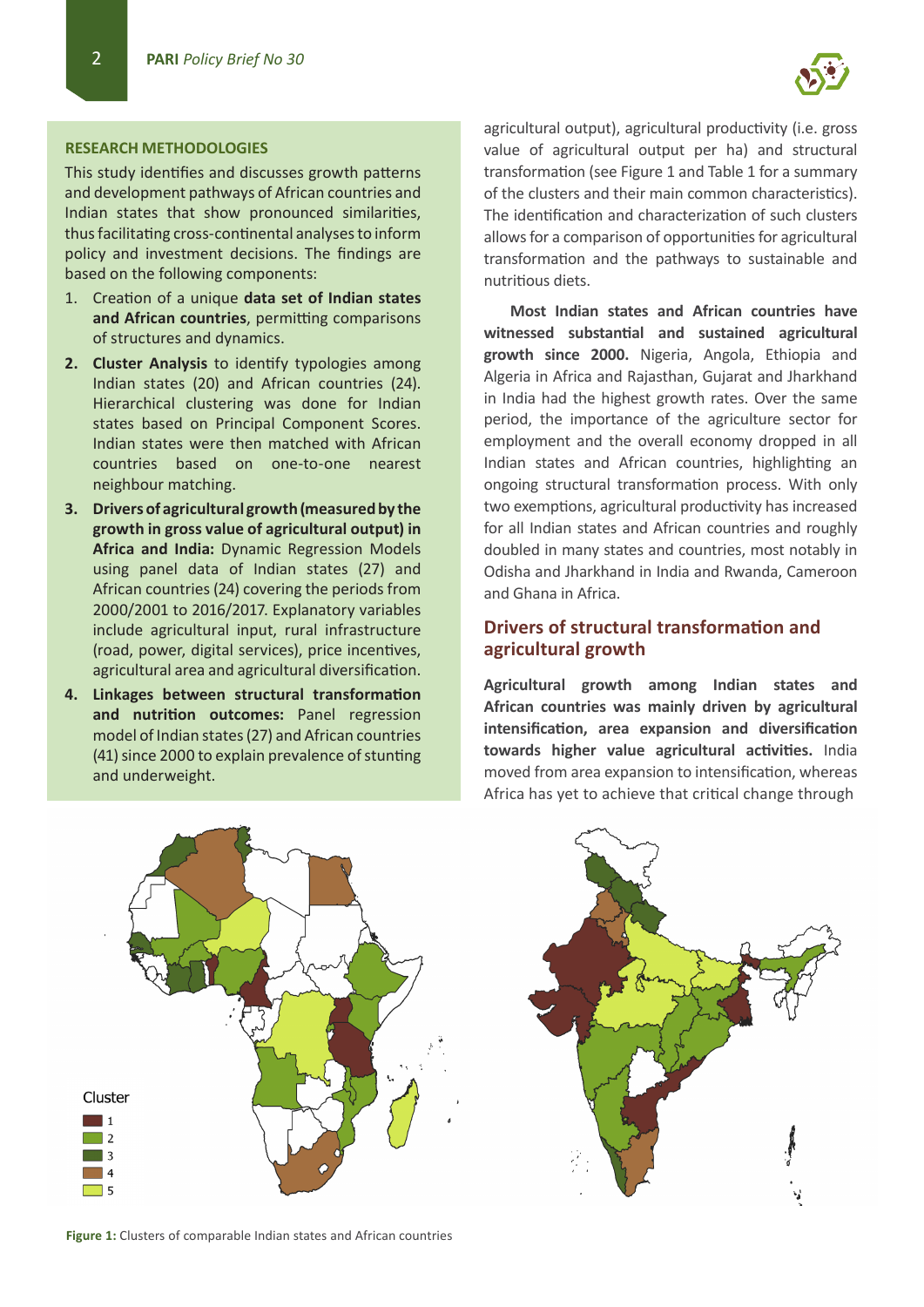

#### **Table 1:** Characteristics of India-Africa clusters

| <b>CLUSTERS</b>          |                                                                                                                                                                  | Agricultural<br>growth<br>2000-2016 | Agri productivity<br>(GVOA per ha) | Agri intensifica-<br>tion (Access to<br>Inputs, Irrigation) | Diversified Agri<br>sector (high share<br>of Livestock) | Malnutrition |
|--------------------------|------------------------------------------------------------------------------------------------------------------------------------------------------------------|-------------------------------------|------------------------------------|-------------------------------------------------------------|---------------------------------------------------------|--------------|
| 1                        | Gujarat, Rajasthan, Andhra<br>Pradesh, West Bengal<br>Cameroon, Uganda, Benin,<br>Tanzania                                                                       | High                                | <b>Mixed</b>                       | <b>Mixed</b>                                                | <b>Mixed</b>                                            | <b>High</b>  |
| $\overline{\phantom{a}}$ | Karnataka, Assam, Odisha,<br>Chhattisgarh, Maharashtra,<br>Jharkhand<br>Burkina Faso, Rwanda, Moz-<br>ambique, Mali, Malawi, Kenya,<br>Ethiopia, Angola, Nigeria | High                                | High                               | Low                                                         | High                                                    | <b>High</b>  |
| 3                        | Himachal Pradesh, Uttarakhand,<br>Jammu and Kashmir, Kerala<br>Cote d'Ivoire, Senegal, Morocco,<br>Tunisia, Ghana                                                | Moderate                            | High                               | Low                                                         | <b>Mixed</b>                                            | Low          |
| 4                        | Tamil Nadu, Punjab, Haryana<br>Algeria, South Africa, Egypt                                                                                                      | Low                                 | <b>High</b>                        | <b>High</b>                                                 | <b>High</b>                                             | Moderate     |
| 5                        | Madhya Pradesh, Bihar, Uttar<br>Pradesh<br>Democratic Republic of Congo,<br>Niger, Madagascar                                                                    | Low                                 | Low                                | <b>Mixed</b>                                                | Low                                                     | <b>High</b>  |

Note: The variables used in the cluster analysis include per capita agricultural GDP, employment in agriculture, population, irrigation ratio, GVOA per hectare, share of agriculture in GDP, share of livestock In GVOA, underweight, poverty

innovations and technological change. In view of the high population growth in Africa, relying largely on area expansion may not be a sustainable strategy in the medium to long run. The importance of each driver varies across states and countries in India and Africa today. It is also related to structural differences in population density, the supply of labour and land, as well as the returns to agricultural intensification.

**Intensification was the main driver of India's agricultural output growth.** Agriculture policies in India gave priority to scaling of innovations and infusion of technological inputs, supported by incentives and institutional reforms to make India self-sufficient in food grain production as well as accelerate agricultural performance, especially since mid-1960s. As a result, today, fertilizer, irrigation technologies and tractors are more widely used in all Indian states than almost all African countries (with the exception of Egypt). Intensification policies in India were accompanied by large investments in rural infrastructure: road network to connect farm to market, irrigation facilities, and rural electrification. Different agro-ecologies and climate change do not facilitate copying the Indian trajectory in Africa 1:1, but some of these critical changes  $$ keeping environmental sustainability in mind – are to be considered in many countries of Africa too, in particular expanding irrigation with innovative technologies (such as small-scale solar drip), seed systems and transformation of the dairy sector. Agricultural research is critical for all of that; India spent about 0.58 percent of agricultural GDP on agricultural research and education (0.33 percent by the Union Government and 0.25 percent by the state governments) in 2018-19 while many African countries spend less than half of that. As a consequence, total factor productivity, that is the agricultural growth stemming from innovations, is significantly higher in India.

**Agricultural diversification played a significant role in promoting agricultural output growth in both India and Africa.** For instance, several Indian states (Rajasthan, Gujarat) and African countries (Uganda) have increased the share of livestock in agricultural output which has provided a profitable avenue to empower small and marginal dairy farmers and created jobs along the dairy value chain. To tap the potential of agricultural diversification towards high-value commodities requires major investments in market infrastructure, processing, and storage facilities coupled with a well-connected road network and digital information systems to build an efficient and reliable value chain. In many African countries the digital infrastructure (e.g. mobile money) is stronger than in Indian states, providing a good basis for diversification and market-based growth in smallscale production systems. High-value perishable and processed foods require warehouses facilities and cold chains that reduce food loss and waste. In both India and Africa, additional investments in such infrastructure and technological innovations are needed.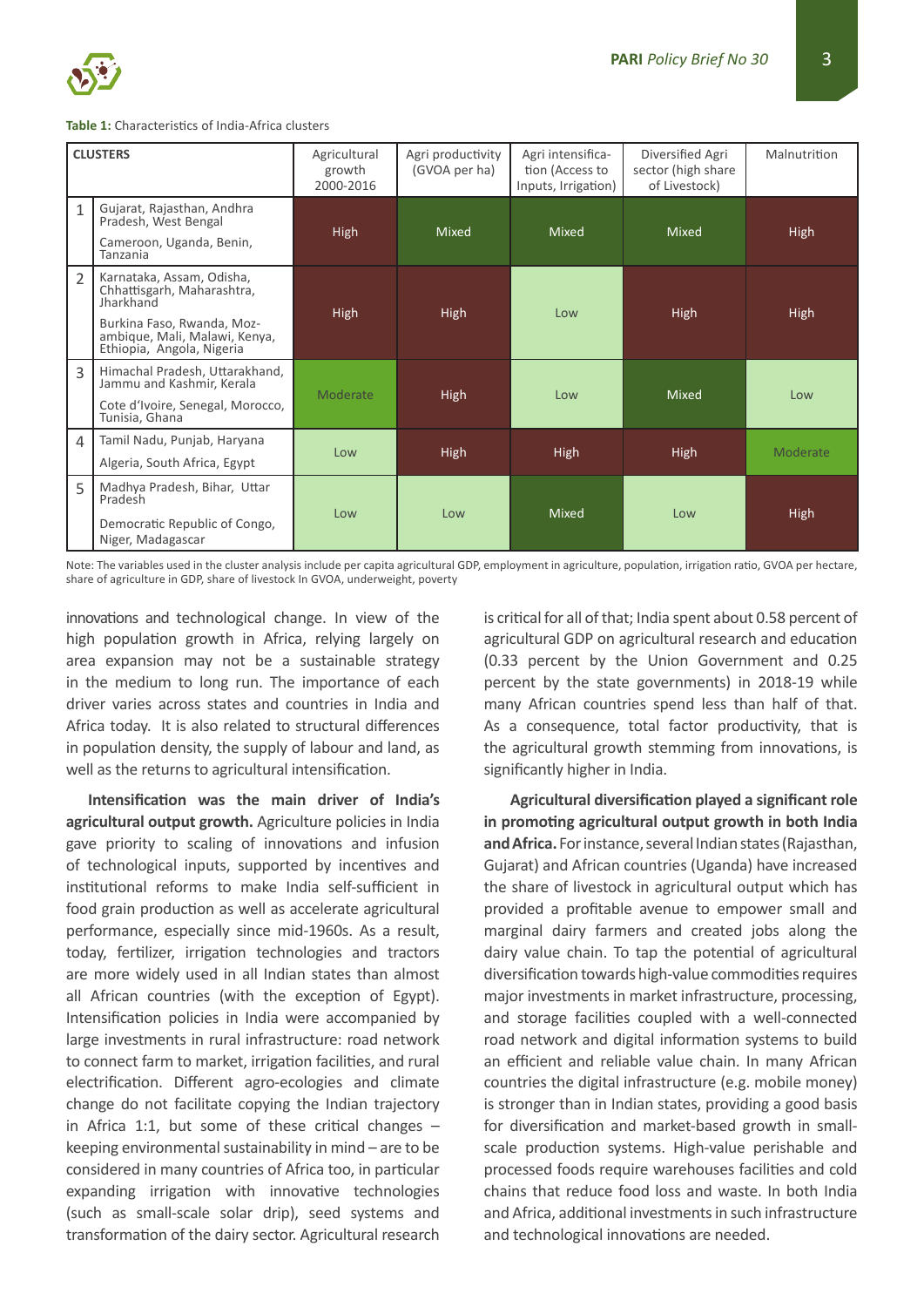# **Nutrition effects of structural transformation and agricultural growth**

**Agricultural and rural growths matter for human development, incl. nutrition and health. Among Indian states and African countries, agricultural growth is positively associated with children's nutritional status (underweight, wasting and stunting), roughly at the same scale as overall economic growth** (Figure 2). Given the high share of income derived from agriculture in India and Africa, agricultural development creates multiplier effects that can accelerate income and employment growth. However, the analyses show that agricultural growth can only fulfil this potential if it is accompanied by improvement in agricultural labour productivity. In many African countries agricultural labour productivity is higher than in Indian states, despite of higher input and capital use in India. This probably still originates from more area expansion in Africa.

Since 2000, Indian states and African countries have made progress towards improving the nutritional status of children. **Gains in productivity and progress in structural transformation, rather than pure intensification, proved essential to achieve sustained impacts on food and nutrition security.** For instance, several African countries (Ghana, Cote d'Ivoire, Tunisia, Senegal) and Indian states (Kerala, Himachal Pradesh, Uttarakhand) have made significant advances in higher per capita incomes and improved nutrition outcomes. The linkage between agricultural productivity growth and nutritional outcomes is stronger among Indian states than African countries. This could be related to inter-sectoral linkages between agricultural and nonagricultural sectors in India.

**In both India and Africa, a greater diversification of agricultural output is strongly correlated with improvements in nutritional status.** This trend could be explained by the changes associated with structural transformation in agriculture, i.e. a shift in agricultural production from common staples towards highvalues of fruits and vegetables and protein-rich foods (e.g., meat, milk, and milk by-products). This shift can improve nutrition through greater dietary diversity, i.e. by increasing the number of food groups in household consumption and incomes to purchase legumes, vegetables, fruits, and animal sourced-products.

However, it would be too simplistic to associate nutrition only with agricultural growth and structural transformation, given that **nutrition outcomes are driven by many interconnected factors.** For instance, stunting among Indian children is still significantly higher than among African children. Better nutritional status also requires improved access to safe drinking water, good hygiene practices, access to improved sanitation facilities, improving maternal nutrition, and promoting the health care systems to prevent and control childhood illnesses. In addition, female education, an area in which several Indian states made significant progress since 2000, was a key determinant for improved nutrition outcomes. Last, nutrition-sensitive technologies, such as food fortification with vitamins and nutrients and biofortification (such as zinc-rich wheat and rice in India and orange-fleshed sweet potato in Africa for Vitamin A-rich food), and nutrition-sensitive social programs, such as targeted transfer programs for pregnant and lactating women, are required for further improvements in children's nutrition.